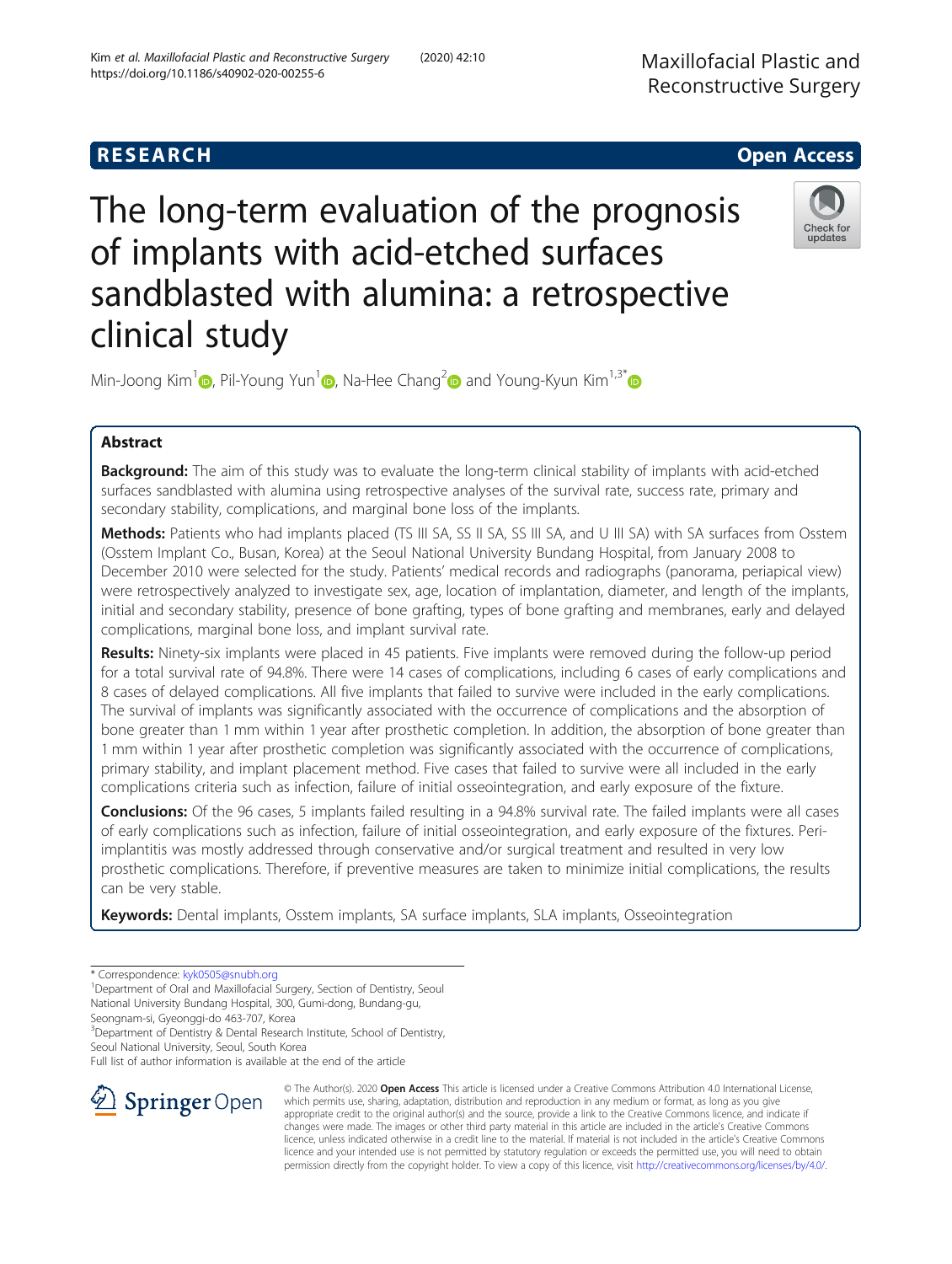# Background

Early implants presented with mechanically polished flat surfaces, but the long-term prognosis of the rough surface of current implants has been much better in several studies. The purpose of the surface treatment of implants is (1) to increase the surface area providing greater mechanical surface fixation between the bone and the implant immediately after implant placement, (2) to provide a surface form that facilitates the maintenance of blood clots, and (3) to provide a surface shape to promote the healing process.

Several methods have been introduced that can significantly increase bone adhesion while simultaneously increasing the initial fixation force by roughening the implant surface. Representative methods include titanium plasma spray, HA (hydroxyapatite)-coating, blasting method which sprays a variety of specific particle media with excellent biocompatibility onto the implant surface, acid etching which etches on the surface of the implant with a high temperature acidic solution to increase roughness, porous sintered, and anodic oxidation.

Albrektsson et al. reported faster bone growth and better physical adhesion when the implant surface has been roughened rather than a machined surface resulting in the better adherence of osteoblasts to the implant roughened surface, thus affecting maturation, differentiation, and binding between the bone and the implant [\[1](#page-7-0)]. Wennerberg et al. also reported that rough surface implants had larger bone-to-implant contact and higher removal torque compared to machined surface implants [[2](#page-7-0)].

The SLA method was developed by mixing the blasting method with the acid-etched method. The SLA method is known to maximize the roughness of the surface through the spraying of large particles  $(250-500 \,\mu m)$  to form macro-roughness and obtaining micro-roughness through acid corrosion  $(HCl/H_2SO_4)$ [[3,](#page-7-0) [4](#page-7-0)].

Hak-kyun Kim et al. reported that implants with SLA surfaces have very good survival rates, and that implants with SLA surfaces appear to be particularly superior in relatively poor bone areas, such as the maxilla [\[5\]](#page-7-0). Buser et al. reported that the 10-year survival rate of implants with SLA surfaces was 98.8%, and the incidence of periimplantitis over 10 years was 1.8% [\[6\]](#page-7-0).

Osstem (Busan, Korea) has developed an SA surface implant using sandblasting with alumina and acid etching. This study is a retrospective observational study of Osstem implants with SA surfaces conducted between 2008 and 2010 and aims to evaluate the long-term clinical stability of SA surface implants by analyzing the alveolar bone height and implant survival rate after 1 year of loading and during final observation.

# Materials and methods Medical record analysis

Patients who had implants placed (TS III SA, SS II SA, SS III SA, and U III SA) with SA surfaces from Osstem (Osstem Implant Co., Busan, Korea) at the Seoul National University Bundang Hospital, from January 2008 to December 2010 were selected for the study. This retrospective clinical study was conducted after receiving approval from the Institutional Review Board of Seoul National University Bundang Hospital (IRB No: B-1907- 555-105). Patients' medical records and radiographs (panorama, periapical view) were retrospectively analyzed to investigate sex, age, location of implantation, diameter, and length of the implants, initial and secondary stability, presence of bone grafting, types of bone grafting and membranes, early and delayed complications, marginal bone loss, and implant survival rate.

# Stability and survival rate of the implants

The following is a schematic of Osstem's implants, which is the subject of this study (Fig. [1\)](#page-2-0).

Osstem's TS-implant fixture is a submerged type of fixture with an internal HEX and a 11-degree Morse taper structure. By using an internal platform structure, the structural stability against external loads is high and the platform switching effect results in low bone resorption, excellent aesthetics, and placement below the bone level. Osstem's SS implant fixture is a non-submerged type fixture with an internal Octa connection. There is an advantage that the fixture itself is a structure that penetrates the gums and does not require a secondary surgery. The structure involving the direct contact of the crown and fixture is mainly used for areas of large molar pressure due to its high structural stability against external loads. The difference between an SS II fixture and an SS III fixture is the angle of the outer surface of the fixture to the central axis of the fixture. The SS II fixture has a straight body with the depth of implantation that can be easily adjusted. It has the an advantage of being less sensitive to bone diameters or diameters of the drill. The SS III fixture is a tapered body with an angle of 1.5° and is advantageous for initial loading and early loading because of its ability for initial high stability acquisition. Osstem's US implant fixture is a submerged type of fixture with an external hex connection. It has the advantage that the connection with the abutment is easy because the connection part with the abutment is projected outward.

Implant stability quotients (ISQ) were measured with Smartpeg™ (Osstell AB. Göteborg, Sweden) and Osstell Mentor® (Osstell, Göteborg, Sweden). Initial stability was measured immediately after implant placement, while secondary stability was measured at the time of the secondary surgery or impression with a healing abutment.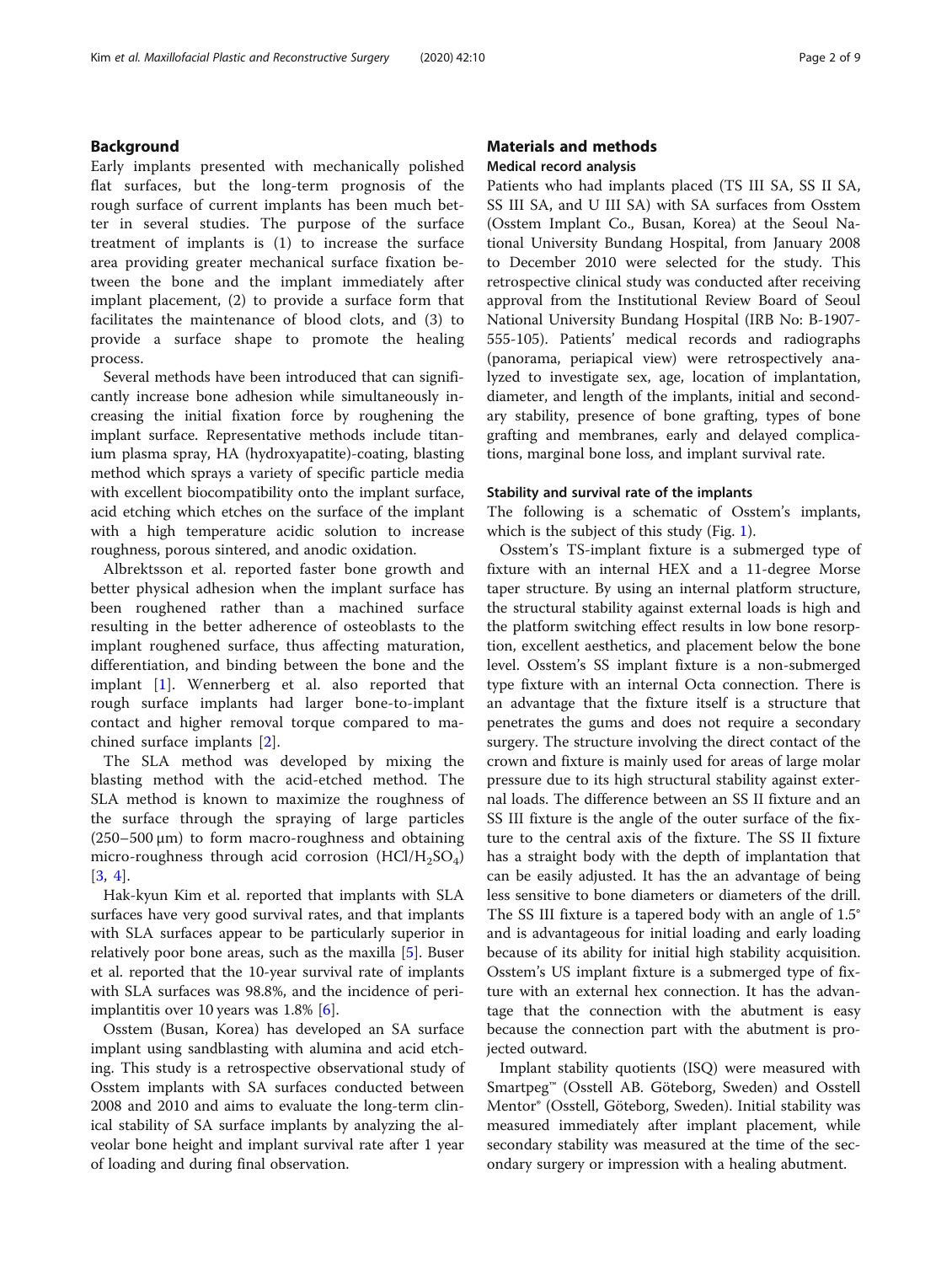<span id="page-2-0"></span>

Implant survival criteria were set when the upper prosthesis was functioning normally without symptoms after installation [[7\]](#page-7-0).

#### Marginal bone loss

Radiologic analyses were performed to determine the amount of marginal bone loss according to the time of each implant placement. The evaluation of marginal bone resorption was based on radiographs taken immediately after implant placement. Using the most recent radiographs, the average height was determined by measuring the change in height from the implant to the implant-bone contact point of the implant. The radiographic linear distances from the implant shoulder to the implant-bone contact points located at the apex of the implant were measured at the mesial plane (A point of Fig. [2](#page-3-0)) and the distal plane (B point of Fig. [2](#page-3-0)). The obtained mean value was then set as the marginal bone loss amount [[8](#page-7-0)].

We observed the marginal bone loss with panoramic and periapical radiographs from the time of implant placement as baseline to the last follow-up using the INFINITT PACS 3.0 (INFINITT Healthcare Co., Ltd. Seoul, Korea) software installed in Orthoceph OC100 CR (Instrumentarium Imaging, Tuusula, Finland), and Heliodent DS (Sirona, Bensheim, Germany) x-ray machine. All periapical radiographs were taken using bisecting angle technique, positioning the tube head in direction of the center of the object. Linear measurement of marginal bone resorption was obtained by one examiner, by calculating the average of mesial and distal distance from implant shoulder to alveolar crest, which were determined by multiplying the number of exposed threads and pitch distance provided by the manufacturer for each implants.

# Statistical analysis

Bivariate correlation analyses between the occurrence of complications, bone resorption within 1 year after completion of the prosthesis, the implant installation method, initial stability, presence of bone grafting, and implant survival were accomplished using IBM SPSS Statistics (Version 18; SPSS Inc., Chicago, IL, USA). Also, one-way ANOVA and independent  $t$  test were accomplished for comparison between the groups using IBM SPSS Statistics (Version 18; SPSS Inc., Chicago, IL, USA).

# Results

A total of 96 SA surface implants were placed in 45 patients. Fifty implants were placed in 26 male patients and 40 implants were placed in 19 female patients in this study. The average age of the patients was 59.3 years (range 28–80 years). The implants placed were 64 TS SA implants, 22 SS SA implants, and 10 US SA implants. Ten implants were placed in the anterior region, 25 in the premolar region, and 61 in the molar region. Of the 96 implants, bone grafting was performed for 76 implants, while 20 were placed without bone grafting. Of the 76 implants undergoing bone grafting, 65 were placed at the same time as the bone graft and 11 underwent delayed placement after grafting. In cases of delayed placement, the average time from bone grafting to implant placement was 4.7 months. The final survival rate of the bone-grafted implants was 94.8% with a final marginal bone uptake of 0.5 mm. The final survival rate of the implants not requiring bone grafting was 95% with a final marginal bone absorption of 0.53 mm. There was no statistically significant difference between the group with bone grafting and the group not requiring bone grafting.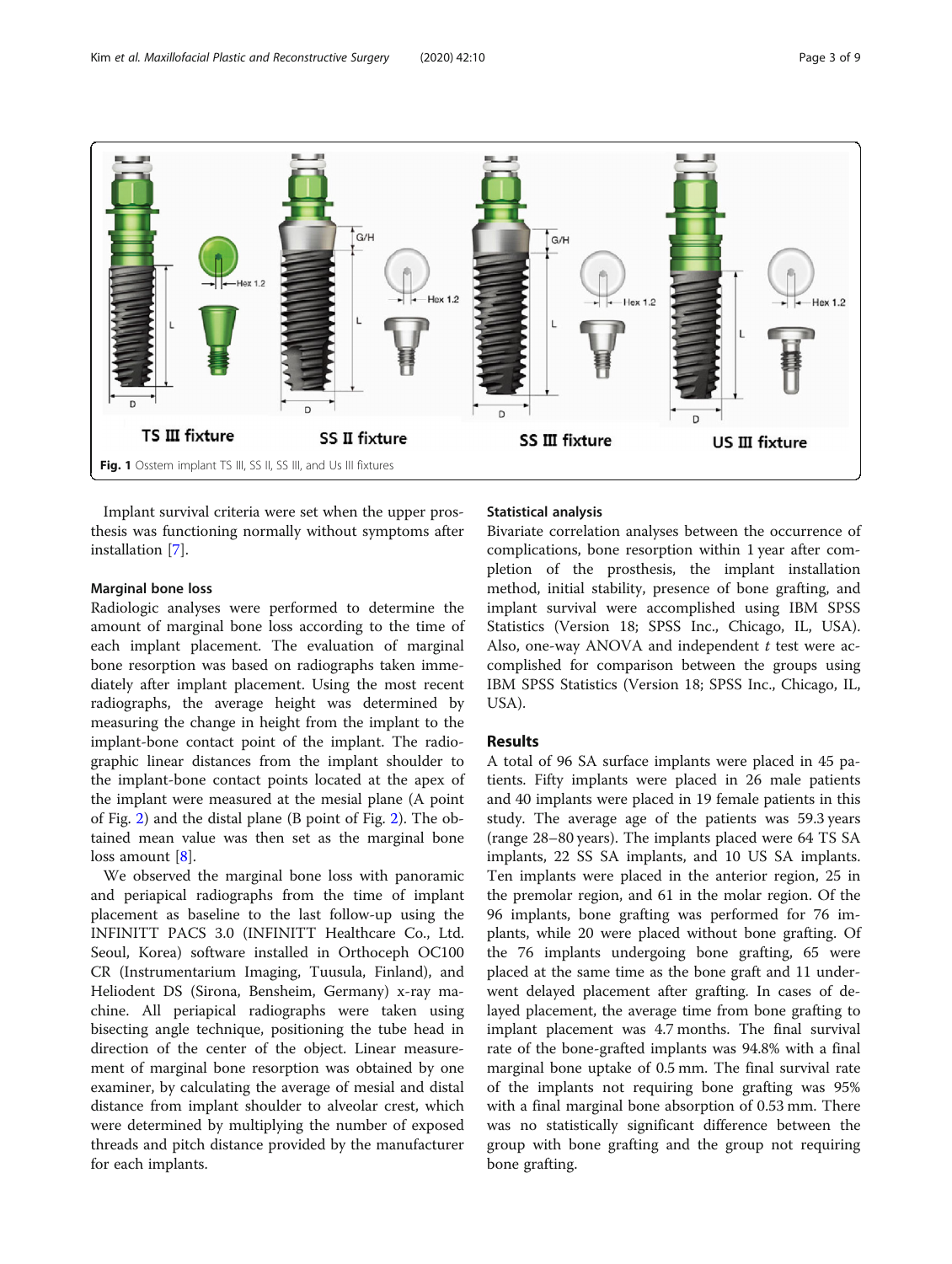<span id="page-3-0"></span>

Of the 96 implants, 33 implants involved one-stage surgery and 63 implants required two-stage surgery. The average healing time from the placement of the implant to the first impression or second surgery was 4 months. The average observation period was 67 months after prosthesis placement. The final survival rate for onestage implants was 100% with a final marginal bone absorption of 0.51 mm. The final survival rate for twostage implants was 92% with a final marginal bone absorption of 0.55 mm.

Of the 96 implants, 5 of the 96 implants were removed resulting in a survival rate of 94.8%. The causes of failure were failure of initial osseointegration, infection, and failure of the bone graft. The prostheses of 91 implants that survived at the last follow-up included 19 single fixed cases, 57 multiple fixed cases, 5 fixed hybrid cases, 5 overdenture cases, 1 removable partial denture case, and 4 dropout cases.

Complications occurred in 14 of the 96 implants, accounting for 17% of the implants. Among them, 6 early complications and 8 delayed complications occurred (Table [1\)](#page-4-0).

All the five implants removed had early complications. The remaining complications were resolved through treatment with peri-implant curettage, medication, and prosthesis reconstruction.

Implant stability quotients (ISQ) were measured using the Osstell Mentor (Osstell, Gothenburg, Sweden). The average initial stability was 69 ISQ and secondary stability was 74 ISQ on average. There were 16 cases of initial stability and 6 cases of secondary stability with average ISQ values of less than 60 (Table [2\)](#page-4-0).

According to the analysis of the stability difference between the implant systems, the initial stability of TS SA implants was 67 ISQ with secondary stability of 72 ISQ. The initial stability of SS SA implants was 73 ISQ with secondary stability of 76 ISQ. The initial stability of US SA implants was 77 ISQ with secondary stability 81 ISQ on average (Table [3\)](#page-4-0).

The  $p$  value between the TS SA implant group and the SS SA implant group was 0.077, the  $p$  value between the SS SA implant group and the US SA implant group was 0.537, and the  $p$  value between the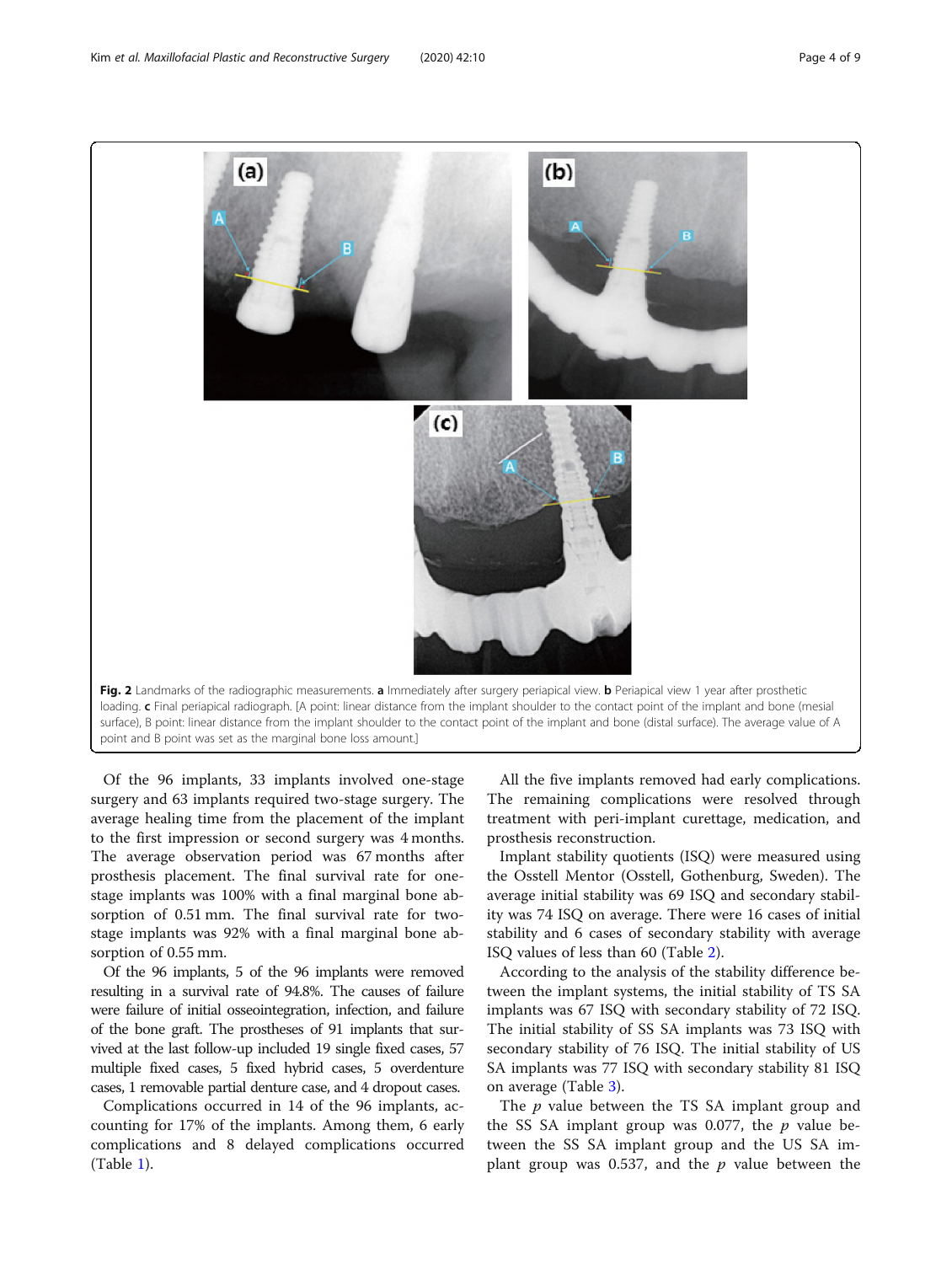| Early complications |                                  |         | Delayed complications |                  |                    |
|---------------------|----------------------------------|---------|-----------------------|------------------|--------------------|
| Type                | Initial osseointegration failure | 3 cases | Type                  | Peri-implantitis | <sup>7</sup> cases |
|                     | Infection                        | 2 cases |                       | Screw loosening  | case               |
|                     | Early exposure of the fixture    | case    |                       |                  |                    |

# <span id="page-4-0"></span>Table 1 Early and delayed complications

TS SA implant group and the US SA implant group was 0.067.

The primary and secondary stability of TS SA, SS SA, and US SA implants did not exhibit statistically significant differences among the groups ( $p > 0.05$ ).

# Survival rate according to implant type

Sixty-four TS SA implants were placed in 29 patients with 62 implants (97%) surviving. Twenty-two SS SA implants were placed in 12 patients and 21 implants (95%) survived. Ten US SA implants were placed in 4 patients and 8 implants (80%) survived (Table [4\)](#page-5-0).

The  $p$  value between the TS SA implant group and the SS SA implant group was 0.963, the  $p$  value between the SS SA implant group and the US SA implant group was 0.067, and the  $p$  value between the TS SA implant group and the US SA implant group was 0.161.

The survival rates of TS SA, SS SA, and US SA implants did not exhibit statistically significant differences among the groups ( $p > 0.05$ ).

# Marginal bone loss

The average bone loss at 1 year after completion of the prosthesis was 0.37 mm, and the average bone loss at final observation was 0.5 mm. There were 10 cases of bone loss greater than 1 mm within 1 year and all the cases involved TS SA implants. The mean marginal bone resorption after 1 year of loading and final observation in each group was 0.37 mm, 0.51 mm for TS SA implants, 0.16 mm, 0.32 mm for SS SA implants, and 0.43 mm, 0.58 mm for US SA implants, respectively. There was no significant difference between the implant system groups for marginal bone loss after 1 year of loading. As a result of analyzing the difference between each implant system for marginal bone loss at final observation, there was a statistically significant difference between the TS SA implant group and the SS SA implant group ( $p =$ 0.038). However, the  $p$  value between the SS SA implant group and the US SA implant group was 0.815, and the p value between the TS SA implant group and the US

|  |  |  |  | Table 2 Implant primary and secondary stability |  |
|--|--|--|--|-------------------------------------------------|--|
|--|--|--|--|-------------------------------------------------|--|

| Primary stability |          | Secondary stability |          |
|-------------------|----------|---------------------|----------|
| Under 60 ISQ      | 16 cases | Under 60 ISO        | 6 cases  |
| 60 or more ISO    | 80 cases | 60 or more ISO      | 90 cases |
| Average ISQ       | 69       | Average ISQ         | 74       |
|                   |          |                     |          |

SA implant group was 0.575. There was no significant difference between the other groups (Table [5\)](#page-5-0).

# Survival rate and marginal bone loss according to implant diameter

One case failed at 3.5 mm in diameter, two cases at 4.0 mm in diameter, and one case at 4.5 mm in diameter. The average final marginal bone loss was  $4.0 \text{ mm} > 3.5$  $mm > 4.5 mm > 5.0 mm > 4.1 mm > 4.8 mm$ , but there was no statistically significant difference among the groups  $(p = 0.244)$  (Table [6](#page-6-0)).

# Survival rate and marginal bone loss according to implant length

Survival failures were found in 1 case 7.0 mm in length, 2 cases 10.0 mm in length, and 2 cases 13.0 mm in length. The final marginal bone loss was 8.5 mm > 13.0 mm > 10.0 mm, 11.5 mm > 7.0 mm, but there was no statistically significant difference between the groups ( $p = 0.185$ ) (Table [7\)](#page-6-0).

## Analysis of factors that influenced implant failure (Table [8\)](#page-7-0)

There were 5 cases of implants that failed to survive during the observation period. There was a significant correlation ( $p < 0.05$ ) between survival and complications, and more than 1 mm of bone loss within 1 year after completion of the prosthesis. There was no statistically significant correlation between initial stability less

# Table 3 Clinical findings of the installed implants

|               | Primary stability (ISQ) |               | Secondary stability (ISQ) |                |  |
|---------------|-------------------------|---------------|---------------------------|----------------|--|
| TS SA implant | $Mean + SD$             | $66.6 + 12.1$ | Mean $+$ SD               | $71.9 + 11.6$  |  |
|               | Minimum                 | 22            | Minimum                   | 30             |  |
|               | Maximum                 | 84            | Maximum                   | 88             |  |
| SS SA implant | $Mean + SD$             | $72.8 + 10.7$ | $Mean + SD$               | $75.9 \pm 5.1$ |  |
|               | Minimum                 | 48            | Minimum                   | 64             |  |
|               | Maximum                 | 90            | Maximum                   | 82             |  |
| US SA implant | $Mean + SD$             | $77.4 + 6.7$  | $Mean + SD$               | $80.6 + 6.0$   |  |
|               | Minimum                 | 64            | Minimum                   | 74             |  |
|               | Maximum                 | 87            | Maximum                   | 91             |  |
| Average       | $69.1 \pm 11.9$         |               | $73.6 + 10.7$             |                |  |

The  $p$  value between the TS SA implant group and the SS SA implant group was 0.077, the p value between the SS SA implant group and the US SA implant group was 0.537, and the  $p$  value between the TS SA implant group and the US SA implant group was 0.067. There was no significant difference between the other groups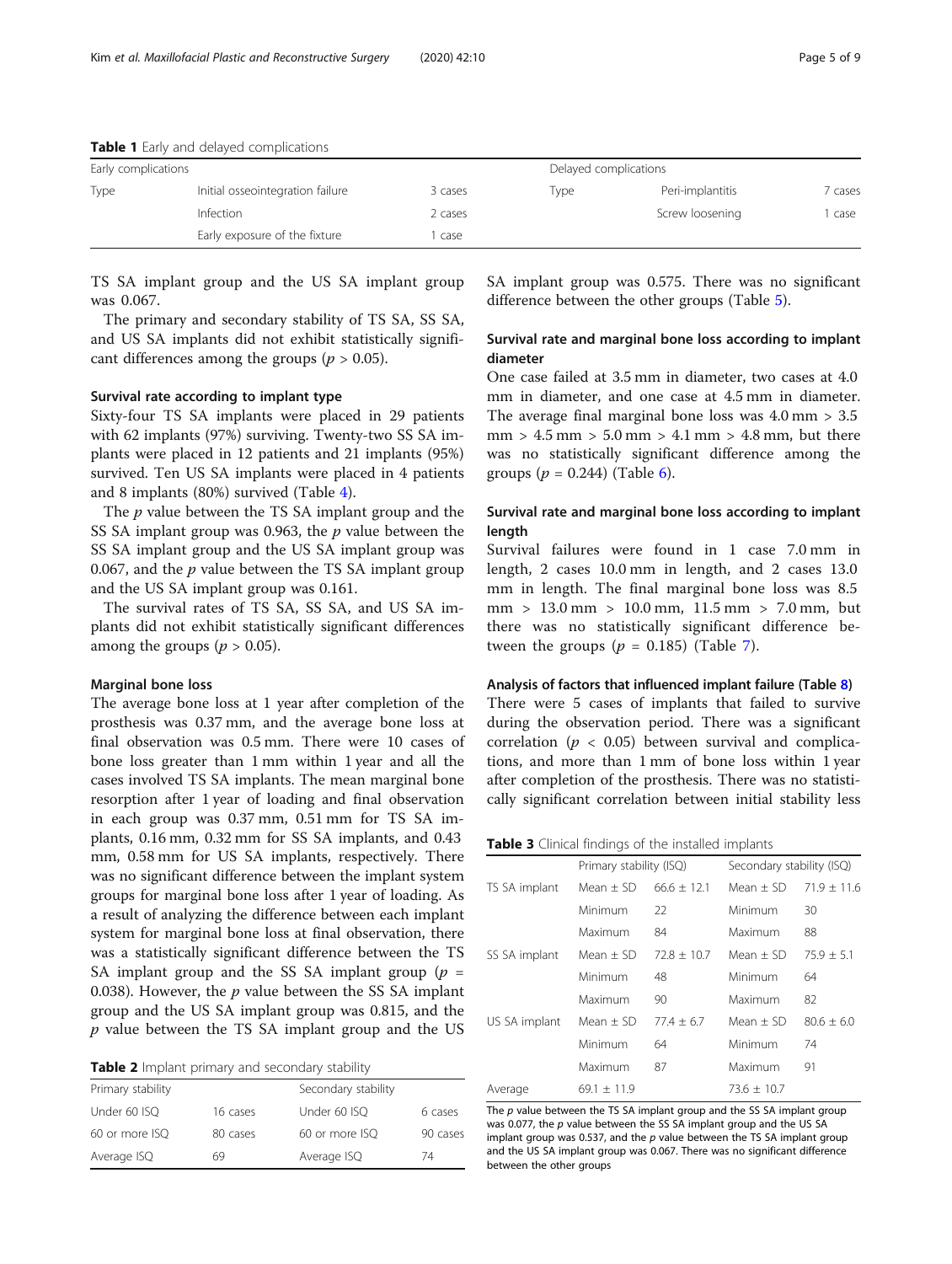|               | Survival rate (%) | Failure (n) |
|---------------|-------------------|-------------|
| TS SA implant | 62/64 (97%)       |             |
| SS SA implant | 21/22 (95%)       |             |
| US SA implant | 8/10 (80%)        |             |
| Average       | 91/96 (94.8%)     | Total, 5    |

<span id="page-5-0"></span>Table 4 Survival rates of implants

The  $p$  value between the TS SA implant group and the SS SA implant group was 0.963, the  $p$  value between the SS SA implant group and the US SA implant group was 0.067, and the  $p$  value between the TS SA implant group and the US SA implant group was 0.161. There was no significant difference between the other groups

than 60, the presence of bone grafting, and the implant placement method ( $p > 0.05$ ). Bone loss of 1 mm or more within 1 year after prosthesis completion was significantly correlated with the incidence of complications, initial stability less than 60, and implant placement method ( $p < 0.05$ ). In other words, more than 1 mm of bone resorption occurred within 1 year after prosthesis completion when complications occurred, initial stability was less than 60, or implant placement involved a 2 stage process. In addition, the implant placement method had a significant correlation ( $p < 0.05$ ) with the incidence of complications, and the incidence of complications increased when the implants were placed in a 2 stage process.

# **Discussion**

The stability of the implant is determined by many factors such as the shape of the implant, surface roughness, and surface treatment, among which the surface treatment of the implant is one of the main factors affecting the prognosis of the implant. The surface treatment of the implant aid in increasing the contact between the bone and the implant by improving the wettability of the implant surface, thus improving the osseointegration process [[9\]](#page-7-0). In the SLA surface treatment method,  $TiO<sub>2</sub>$ or  $Al_2O_3$  particles are mainly used for surface wear, and many authors report that 75 μm aluminum particles are effective for sandblasting. After the first step of forming such macro-roughness, the second step of forming micro-roughness through acid etching occurs. In most cases, the acid-etching process is carried out with HCl or  $H_2SO_4$  solution.

Several studies have reported that the clinical results of implants with SLA surfaces are very good. According to a Hak-Kyun Kim et al. study, a total of 176 implants treated with SLA exhibited a high survival rate of 98.1% in the maxilla and 94.3% in the mandible [[5\]](#page-7-0). Elkhaweldi et al. reported that the survival rate of RBM surfacetreated implants was 95.2%, but the survival rate of SLA surface-treated implants was higher than  $99.1\%$  [\[10](#page-7-0)]. Using this SLA surface treatment method, Osstem (Busan, Korea) developed implants with SA surfaces that were subjected to sandblasting and acid etching using alumina, but more long-term observational studies on the implants are necessary  $[11-13]$  $[11-13]$  $[11-13]$  $[11-13]$ .

In this study, implant stability was classified into ISQ 60 and above and ISQ 60 and below. The reason for this is based on the results of Rodrigo et al. where it was reported that implant failure rarely occurs when the ISQ measurement is above 60, but that the failure rate is approximately 19% when the ISQ measurement is below 60  $[14]$  $[14]$ . Of the five implants that failed to survive in this study, two implants involved primary stability levels that were less than 60. Factors affecting the primary stability of implants include bone quantity and bone quality. Factors affecting secondary stability include primary stability and bone regeneration ability [[15\]](#page-7-0). Although the study did not accurately examine bone quality and bone mass, it was possible to estimate the possibility of increased marginal bone uptake when the primary stability of the implant was low.

The absorption of marginal bone represents the destruction of marginal bone tissue, which involves bone tissue loss performed by osteoclasts and monocytes [\[16](#page-7-0)]. Oh et al. reported that factors affecting early implant marginal bone absorption included surgical trauma, occlusal overload, peri-implantitis, micro-gaps, biological width invasion, and implant platform types [\[17\]](#page-7-0). The results of this study showed no significant correlations between marginal bone absorption, implant diameter and length, and bone grafting, but marginal bone resorption was significantly correlated with complications, initial stability, and the implant placement method. When complications occurred, the initial stability was less than 60, and when the implant involved a 2-stage process, the absorption of marginal bone was significantly increased.

|  | Table 5 Marginal bone loss (mm) |  |  |  |  |
|--|---------------------------------|--|--|--|--|
|--|---------------------------------|--|--|--|--|

| <b>EXISTS S</b> IVIDED THE ROOTER 1033 (TERRITY) |                    |                   |                                    |  |  |
|--------------------------------------------------|--------------------|-------------------|------------------------------------|--|--|
|                                                  | year after loading | Final observation | More than 1 mm within 1 year $(n)$ |  |  |
| TS SA implant                                    | $0.37$ mm          | $0.51$ mm         | 10                                 |  |  |
| SS SA implant                                    | $0.16$ mm          | $0.32$ mm         |                                    |  |  |
| US SA implant                                    | $0.43$ mm          | $0.58$ mm         |                                    |  |  |
| Average                                          | $0.37$ mm          | $0.5$ mm          | Total, 10                          |  |  |

There was a statistically significant difference between the TS SA implant group and the SS SA implant group ( $p = 0.038$ ). However, the p value between the SS SA implant group and the US SA implant group was 0.815, and the p value between the TS SA implant group and the US SA implant group was 0.575. There was no significant difference between the other groups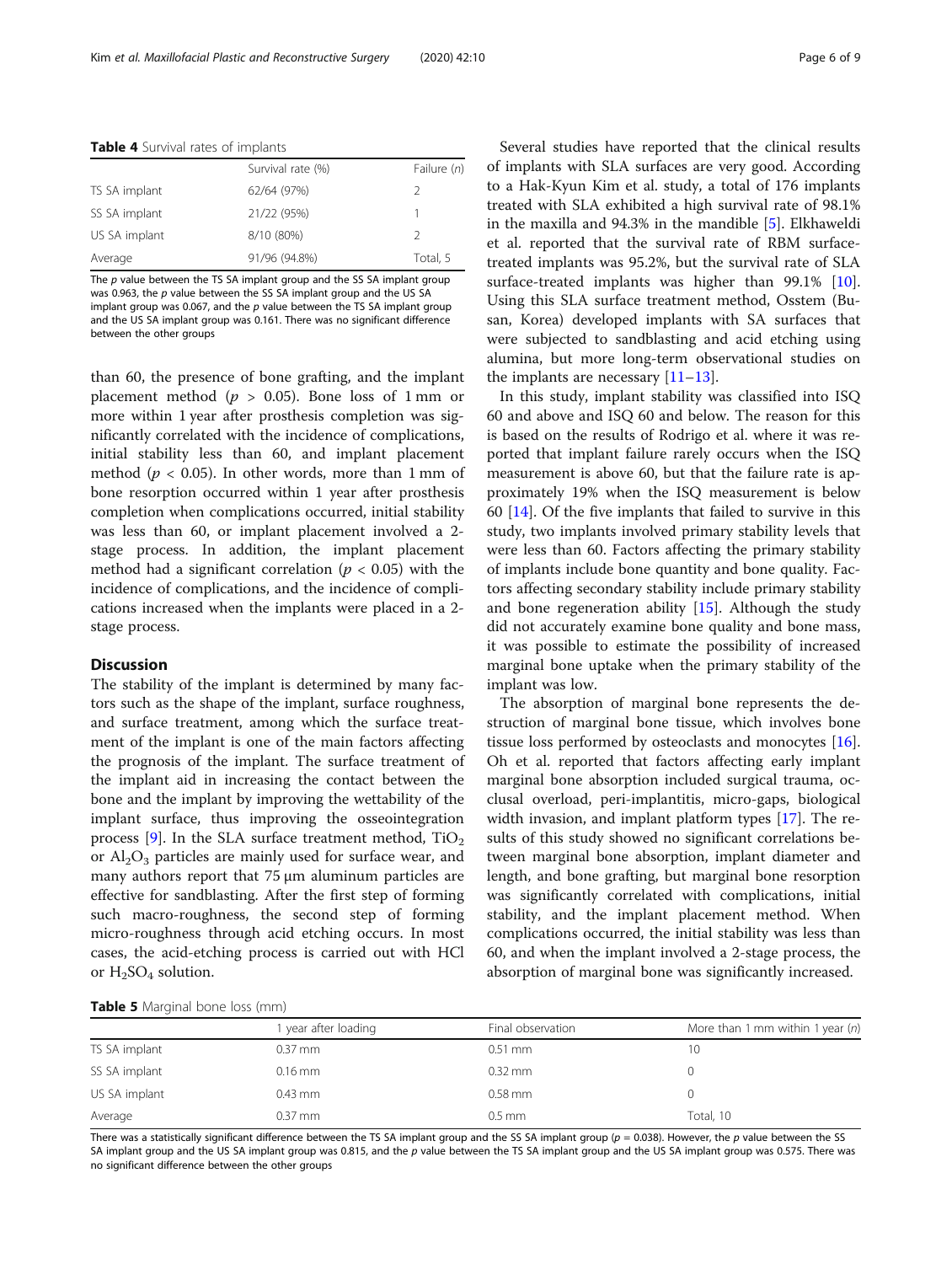| Diameter             | Survival rate | Marginal bone loss (1 year) | Marginal bone loss (final observation) |
|----------------------|---------------|-----------------------------|----------------------------------------|
| $3.5 \text{ mm}$     | 2/3(67%)      | $0.68$ mm                   | $0.55$ mm                              |
| 4.0 mm               | 23/25 (92%)   | $0.46$ mm                   | $0.63$ mm                              |
| $4.1 \text{ mm}$     | 7/7 (100%)    | $0.17$ mm                   | $0.25$ mm                              |
| $4.5$ mm             | 12/13 (92%)   | $0.40$ mm                   | $0.53$ mm                              |
| 4.8 mm               | 8/8 (100%)    | $0.13$ mm                   | $0.20$ mm                              |
| $5.0 \, \mathrm{mm}$ | 39/40 (98%)   | $0.35$ mm                   | $0.51$ mm                              |

<span id="page-6-0"></span>Table 6 Survival rate and marginal bone loss according to fixture diameter

There was no statistically significant difference among the groups. ( $p = 0.244$ )

Several studies have reported that infections and inflammatory responses following plaque accumulation are associated with progressive marginal bone resorption around implants [[18](#page-8-0)–[20](#page-8-0)]. Mombelli et al. defined periimplantitis as a site-specific infection, and reported that the microorganisms involved in peri-implantitis were similar to those found in chronic periodontitis [[21\]](#page-8-0). The study also showed increased marginal bone uptake in complications such as peri-implantitis.

Rasoul et al. reported that more marginal bone loss occurred when implants were placed through two-stage surgery than when implants were placed by one-stage surgery [[22\]](#page-8-0). And Hakimeb et al. reported that two-stage implants showed significantly more crestal bone loss than the one-stage implants [[23\]](#page-8-0). Also in this study, more marginal bone absorption occurred when the twostage method was used for implant placement. The results of the retrospective analysis of the medical records of the study subjects showed that when the initial stability was low, it was placed in a 2-stage process, and when the initial stability was high, it was performed through the 1-stage implantation method. In other words, the lack of bone mass accompanied by bone grafting or poor bone quality is considered to be related to two-stage placement. By comparing the types of implants used, a significant amount of marginal bone resorption was observed in the TS system. This can be due to the fact that in cases of good initial stability, most SS SA system implants were placed in a 1-stage process with the TS SA system being used for most 2-stage cases.

In this study, the causes of the failure of five implants were determined to be due to the failure of initial osseointegration in three cases, infection in one case, and early exposure to the upper part of the fixture in one case. Implant failures are divided into early implant failures during the bone adhesion period and the initial loading period, and delayed implant failures during implant functioning after the bone adhesion process. Early implant failures are due to the disruption of the initial healing process causing the formation of fibrous scar tissue between the surface of the implant and the surrounding bone. The causes include infection or tissue necrosis, trauma during surgery, contamination of the implant, inadequate healing, and excessive loading. In contrast, delayed implant failure is due to a pathological phenomenon in which the biological balance around the implant is disrupted by trauma or infection [\[24](#page-8-0)–[29\]](#page-8-0). All cases that failed in this study were associated with early complications.

Early and delayed complications in this study were treated as follows. The infection was resolved by rapid incision and drainage followed by antibiotics after an early diagnosis. Implants that failed due to inadequate initial osseointegration and early exposure of the fixture first underwent treatment involving drug therapy and additional healing time. However, inflammation and mobility continued, and the inflammatory granulation tissue was removed by curettage of the affected area after removal of the fixture. Peri-implantitis could be resolved by peri-implant curettage and flap curettage with respective or regenerative surgery, chlorhexidine irrigation, and local and/or systemic antibiotic treatment. In one case of screw loosening, complications were resolved by screw tightening. In this study, the number of complications, especially prosthetic complications, was very low.

|  |  |  | <b>Table 7</b> Survival rate and marginal bone loss according to fixture length |  |
|--|--|--|---------------------------------------------------------------------------------|--|
|--|--|--|---------------------------------------------------------------------------------|--|

| <b>TWINTS</b> 7 DOITTIVAL TACE AND THANGING NOTIC 1033 ACCORDING TO INTEGRATION INTO |               |                             |                                        |  |  |  |
|--------------------------------------------------------------------------------------|---------------|-----------------------------|----------------------------------------|--|--|--|
| Length                                                                               | Survival rate | Marginal bone loss (1 year) | Marginal bone loss (final observation) |  |  |  |
| $7.0$ mm                                                                             | 14/15 (93%)   | $0.34$ mm                   | $0.5$ mm                               |  |  |  |
| $8.5$ mm                                                                             | 9/9 (100%)    | $0.44$ mm                   | $0.64$ mm                              |  |  |  |
| 10.0 mm                                                                              | 37/39 (95%)   | $0.36$ mm                   | $0.51$ mm                              |  |  |  |
| $11.5 \text{ mm}$                                                                    | 23/23 (100%)  | $0.34$ mm                   | $0.51$ mm                              |  |  |  |
| $13.0 \text{ mm}$                                                                    | 8/10 (80%)    | $0.4 \text{ mm}$            | $0.58$ mm                              |  |  |  |
|                                                                                      |               |                             |                                        |  |  |  |

There was no statistically significant difference between the groups. ( $p = 0.185$ )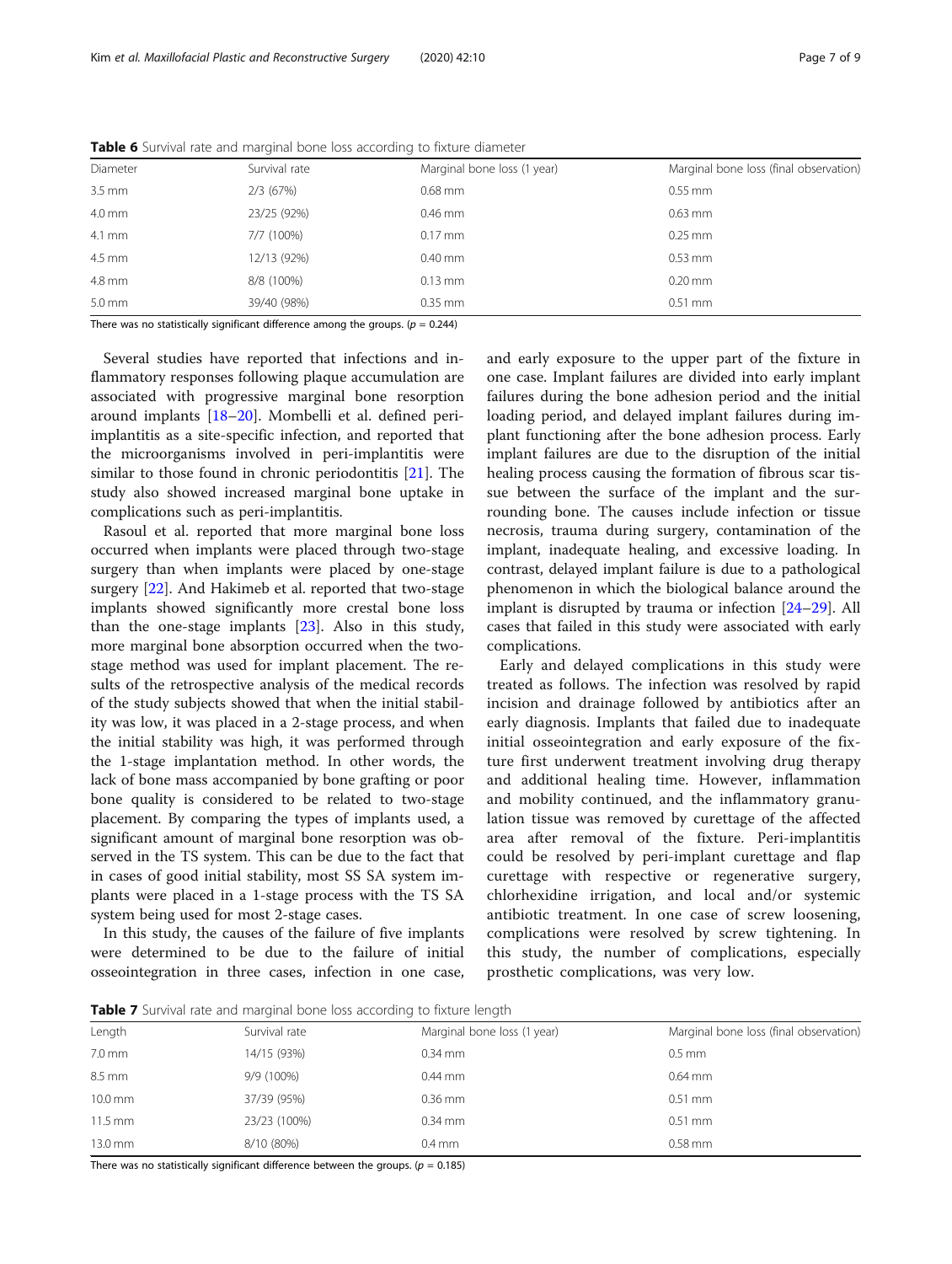<span id="page-7-0"></span>

|  | <b>Table 8</b> Correlation between factors (* $p < 0.05$ ) |  |  |  |  |  |  |
|--|------------------------------------------------------------|--|--|--|--|--|--|
|--|------------------------------------------------------------|--|--|--|--|--|--|

|                                                                         | Survival | Bone resorption of 1 mm or more within 1 year Implant placement method |                         |
|-------------------------------------------------------------------------|----------|------------------------------------------------------------------------|-------------------------|
| Occurrence of complications                                             |          | * $(R = 0.545, p = 0.01)$ * $(R = 0.447, p = 0.01)$                    | $*(R = 0.26, p = 0.02)$ |
| Bone resorption of 1 mm or more within 1 year $*(R = 0.53, p = 0.02)$ – |          |                                                                        |                         |
| Initial stability less than 60                                          |          | * $(R = 0.274, p = 0.01)$                                              |                         |
| Presence of bone grafting                                               |          |                                                                        |                         |
| Implant installation method                                             |          | * $(R = 0.251, p = 0.014)$                                             | -                       |
|                                                                         |          |                                                                        |                         |

 $R$  correlation coefficient,  $p$   $p$  value

# Conclusion

Of the 96 cases, 5 implants failed resulting in a 94.8% survival rate. The failed implants were all cases of early complications such as infection, failure of initial osseointegration, and early exposure of the fixtures. Periimplantitis was mostly addressed through conservative and/or surgical treatment and resulted in very low prosthetic complications. Therefore, if preventive measures are taken to minimize initial complications, the results can be very stable.

#### Abbreviations

SLA: Sandblasted large-grit acid-etched; HA: Hydroxyapatite; ISQ: Implant stability quotients

#### Acknowledgements

Not applicable

# Authors' contributions

KMJ wrote the manuscript. YPY and CNH participated in data collection. KYK participated in the study design, performed patients' treatment and corresponded manuscript. All authors read and approved the final manuscript.

# Authors' information

All of the authors have no affiliations with or involvement in any organization or entity with any financial interest or non-financial interest in this manuscript. This manuscript represents original works and is not being considered for publication elsewhere.

# Funding

There was no funding in support of this study.

# Availability of data and materials

The datasets generated and/or analyzed during the current study are available from the corresponding author on reasonable request.

#### Ethics approval and consent to participate

This study was approved by the Institutional Review Board of Seoul National University

Bundang Hospital (IRB No. B-1907-555-105).

# Consent for publication

Consent for publication was obtained.

#### Competing interests

No potential conflict of interest relevant to this article was reported.

# Author details

<sup>1</sup>Department of Oral and Maxillofacial Surgery, Section of Dentistry, Seoul National University Bundang Hospital, 300, Gumi-dong, Bundang-gu, Seongnam-si, Gyeonggi-do 463-707, Korea. <sup>2</sup>Department of Biomedical Research Institute, Seoul National University Bundang Hospital, Seongnam-si, Korea. <sup>3</sup> Department of Dentistry & Dental Research Institute, School of Dentistry, Seoul National University, Seoul, South Korea.

# Received: 23 February 2020 Accepted: 24 March 2020 Published online: 08 April 2020

#### References

- 1. Albrektsson T, Brånemark PI, Hansson HA, Lindström J (1981) Osseointegrated titanium implants. Requirements for ensuring a long-lasting, direct bone-to-implant anchorage in man. Acta Orthop Scand 52:155–170
- 2. Wennerberg A, Ektessabi A, Albrektsson T, Johansson C, Andersson B (1997) A 1-year follow-up of implants of differing surface roughness placed in rabbit bone. Int J Oral Maxillofac Implants 12:486–494
- 3. Kim Y-K, Bae B-H (2010) Subject's subjective satisfaction and short-term clinical evaluation of Osstem TS III SA implant. Dental Clin 30(7):430–443
- 4. Lee Y-J, Lee B-W, Kim Y-S (2003) Recent trends in research on implant surface treatment-from the viewpoint of bone healing. Implantology 12: 12–29
- 5. Kim H-K, Lee E-Y, Kim J-J (2015) Five-year retrospective radiographic followup study of dental implants with sandblasting with large grit, and acid etching-treated surfaces. J Korean Assoc Oral Maxillofac Surg 41:317–321
- 6. Buser D, Janner SF, Wittneben JG, Brägger U, Ramseier CA, SalviGE (2012) 10-year survival and success rates of 511 titanium implants with a sandblasted and acid-etched surface: a retrospective study in 303 partially edentulous patients. Clin Implant Dent Relat Res 14:839–851
- 7. Lang NP, Berglundh T, Heitz-Mayfield LJ, Pjetursson BE, Salvi GE, Sanz M (2004) Consensus statements and recommended clinical procedures regarding implant survival and complications. Int J Oral Maxillofac Implants 19(Suppl):150–154
- 8. Lian M, Zhao K, Wang F (2019) Stud vs bar attachments for maxillary fourimplant–supported overdentures: 3- to 9-year results from a retrospective study. Int J Oral Maxillofac Implants 34:936–946
- 9. Rosales-Leal JI, Rodríguez-Valverde MA, Mazzaglia G et al (2010) Effect of roughness, wettability and morphology of engineered titanium surfaces on osteoblast-like cell adhesion. Colloids and Surfaces A: Physicochemical and Engineering Aspects. Sciencedirect. Aug 5-365(1):222–229
- 10. Ahmed E, Hyun LD, Wang Wendy CW, Choon CS (2014) The survival rate of RBM surface versus SLA surface in geometrically identical implant design. J Oral Bio 1(1):8
- 11. Kim S-B, Yun P-Y, Kim S-Y, Yi Y-J, Kim J-Y, Kim Y-K (2016) Prospective randomized clinical trial of hydrophilic tapered implant placement at maxillary posterior area: 6 weeks and 12 weeks loading. J Adv Prosthodont 8:396–403
- 12. Yu H-C, Kang D-W, Kim Y-K (2019) Long-term observation of immediatelyinstalled implants after extraction: retrospective clinical study. Oral Biol Res 43(2):130–135
- 13. Kim Y-K, Bae J-H (2010) Subjective satisfaction of clinician and short-term clinical evaluation of Osstem TSIII SA implant. J Korean Clin Implant 30(7): 430–443
- 14. Rodrigo D, Aracil L, Martin C, Sanz M (2010) Diagnosis of implant stability and its impact on implant survival: a prospective case series study. Clin. Oral Impl. Res 21:255–261
- 15. JAVED FAWAD, AHMED HAMEEDABASHIR, CRESPI ROBERTO, ROMANOS GEORGIOSE (2013) Role of primary stability for successful osseointegration of dental implants: factors of influence and evaluation. Interv Med Appl Sci 5(4):162–167
- 16. Pejeva E, Papakoca K, Ambarkova V, Todorovska G (2018) Marginal bone resorption at dental implant – 12 clinical cases. J Dent Oral Health 4(1 0104):1–11
- 17. Tae-Ju O, Yoon J, Misch CE, Wang H-L (2002) The causes of early implant bone loss: myth or science? J Peridontol 73:322–333